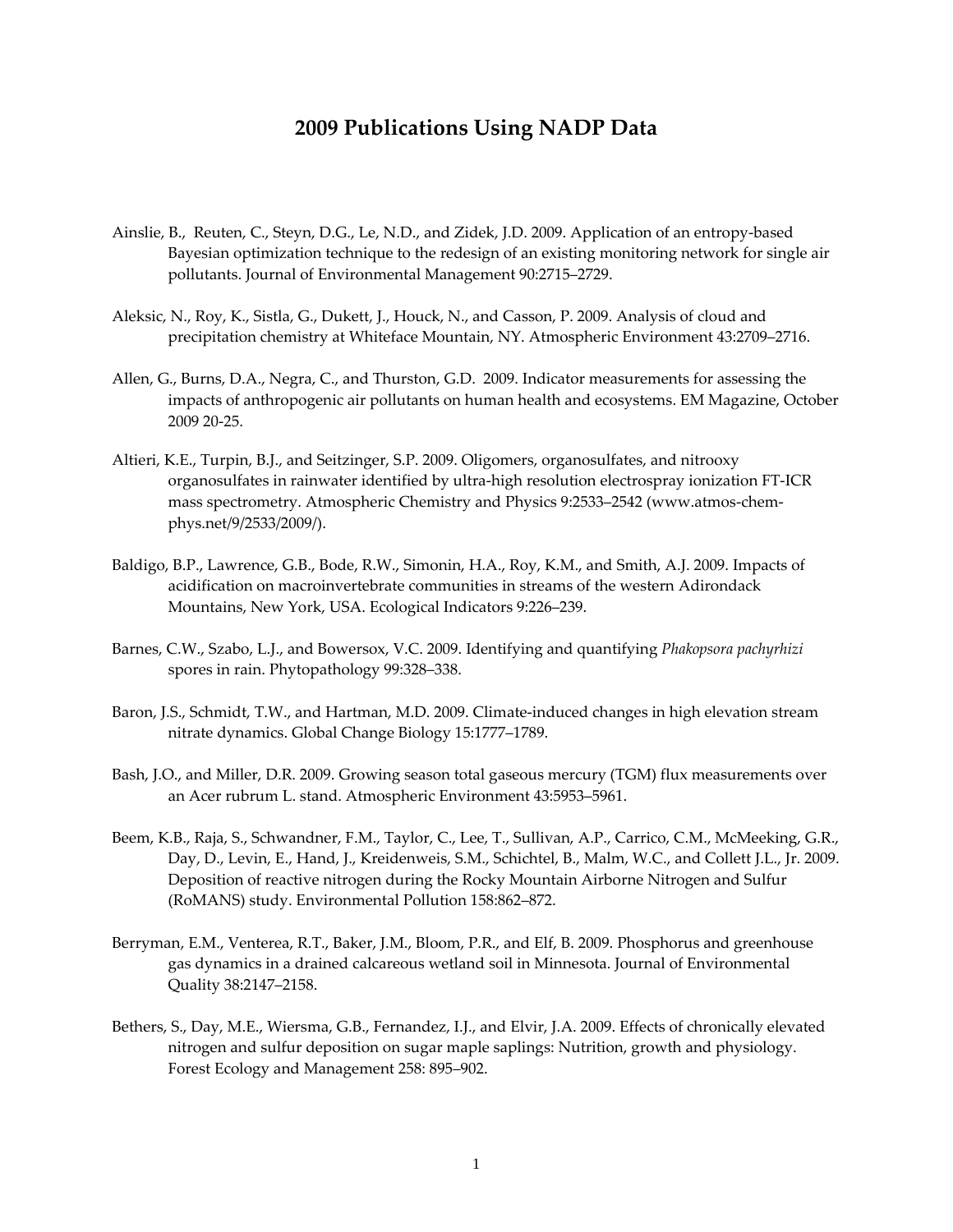- Blake, T.W., and Downing, J.A. 2009. Measuring atmospheric nutrient deposition to inland waters: Evaluation of direct methods. Limnology and Oceanography: Methods 7:638–647.
- Böhlke, J.K., and Michel, R.L. 2009. Contrasting residence times and fluxes of water and sulfate in two small forested watersheds in Virginia, USA. Science of the Total Environment 407:4363–4377.
- Brigham, M.E., Wentz, D.A., Aiken, G.R., and Krabbenhoft, D.P. 2009. Mercury cycling in stream ecosystems. Environmental Science and Technology 43(8):2720–2725, DOI: 10.1021/es802694n.
- Bronson, K.F., Malapati, A., Booker, J.D., Scanlon, B.R., Hudnall, H.W., and Schubert, A.M., 2009. Residual soil nitrate in irrigated Southern High Plains cotton fields and Ogallala groundwater nitrate. J Soil and Water Conservation 64(2): 98‐104, DOI:10.2489/jswc.64.2.98.
- Brown, C.A., and Ozretich, R.J. 2009. Coupling between the coastal ocean and Yaquina Bay, Oregon: Importance of oceanic inputs relative to other nitrogen sources. Estuaries and Coasts 32:219–237, DOI: 10.1007/s12237‐008‐9128‐6.
- Bullock Jr., O.R., Atkinson, D., Braverman, T., Civerolo, K., Dastoor, A., Davignon, D., Ku, J., Lohman, K., Myers, T.C., Park, R.J., Seigneur, C., Selin, N.E., Sistla, G., and Vijayaraghavan, K. 2009. An analysis of simulated wet deposition of mercury from the North American Mercury Model Intercomparison Study. Journal of Geophysical Research 114: D08301, DOI: 10.1029/2008JD011224.
- Burkle, L.A., and Irwin, R.E. 2009. The effects of nutrient addition on floral characters and pollination in two subalpine plants, Ipomopsis aggregate and Linum lewisii. Plant Ecology 203:83–98, DOI: 10.1007/s11258‐008‐9512‐0.
- Burns, D.A., Boyer, E.W., Elliott, E.M., and Kendall, C. 2009. Sources and transformations of nitrate from streams draining varying land uses: Evidence from dual isotope analysis. Journal of Environmental Quality 38: 1149–1159.
- Chapra, S.C., Dove, A., and Rockwell, D.C. 2009. Great Lakes chloride trends: Long‐term mass balance and loading analysis. Journal of Great Lakes Research 35:272–284.
- Chen, X., and Driscoll, C.T. 2009. Watershed land use controls on chemical inputs to Lake Ontario embayments. Journal of Environmental Quality 38:2084–2095.
- Chen, Y., and Lin, L‐S. 2009. Responses of streams in central Appalachian Mountain region to reduced acidic deposition—Comparisons with other regions in North America and Europe. Science of the Total Environment 407:2285–2295.
- Chen, C., Sedwick, P.N., and Sharma, M. 2009. Anthropogenic osmium in rain and snow reveals globalscale atmospheric contamination. P. National Academy of Sciences 106(19):7724–7727.
- Clair, T.C., and Burns, D.A., In press, Ecosystem effects of air pollution, in: Technical Challenges of Risk‐ and Results‐Based Multi‐Pollutant Air Quality Management, Hidy, G., Brook, J.R., Demerjian, K.L., Molina, L.T., Pennell, W.T., and Scheffe, R. (eds.), Springer, Dordrecht, Netherlands.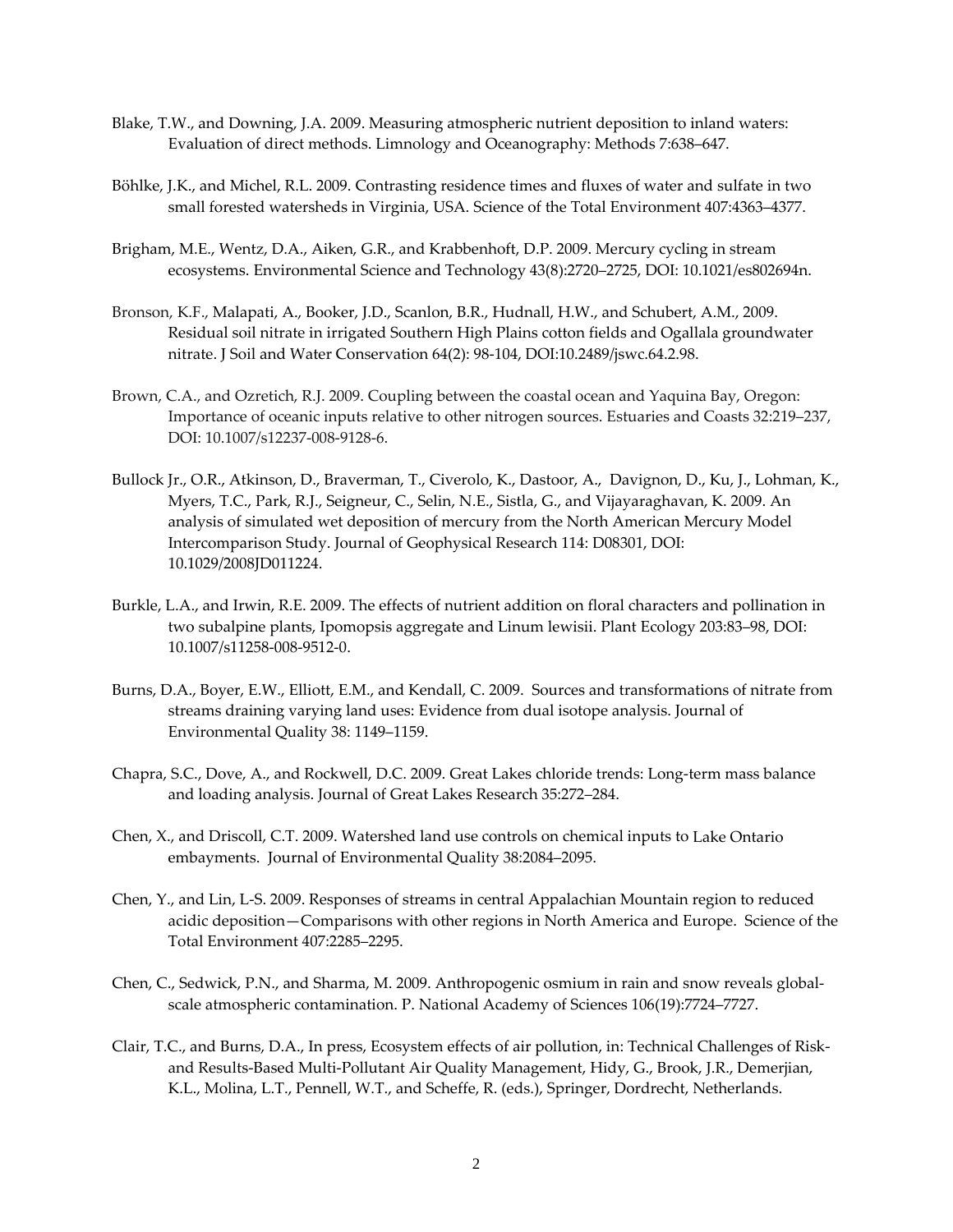- Cohen, M.J., Lamsa, S., Osborne, T.Z., Bonzongo, J.C.J., Newman, S., and Reddy, K.R. 2009. Soil total mercury concentrations across the Greater Everglades. Soil Science Society of America Journal 73:675–685, DOI:10.2136/sssaj2008.0126.
- Cornelius, W., Kozek, L., and Karpusenko, V. 2009. State of North Carolina. Division of Air Quality. B. Keith Overcash, P.E., Director. 2004 Ambient Air Quality Report. Ambient Monitoring Section Report # 2009.03.
- Croft, B., Lohmann, U., Martin, R.V., Stier, P., Wurzler, S., Feichter, J., Hoose, C., Heikkil¨a, U., van Donkelaar, A., and Ferrachat, S. 2009. Influences of in‐cloud aerosol scavenging parameterizations on aerosol concentrations and wet deposition in ECHAM5‐HAM. Atmospheric Chemistry and Physics Discussions 9:22041–22101.
- Cusack, D.F., Silver, W., and McDowell, W.H. 2009. Biological nitrogen fixation in two tropical forests: Ecosystem‐level patterns and effects of nitrogen fertilization. Ecosystems 12:1299–1315, DOI: 10.1007/s10021‐009‐9290‐0.
- Dail, D.B., Hollinger, D.Y., Davidson, E.A., Fernandez, I., Sievering, H.C., Scott, N.A., and Gaige, E. 2009. Distribution of nitrogen-15 tracers applied to the canopy of a mature spruce-hemlock stand, Howland, Maine, USA. Oecologia 160:589–599, DOI: 10.1007/s00442‐009‐1325‐x.
- Day, J.W., Cable, J.E., Cowan, Jr., J.H., DeLaune, R., de Mutsert, K., Fry, B., Mashriqui, H., Justic, D., Kemp, P., Lane, R.R., Rick, J., Rick, S., Rozas, L.P., Snedden, G., Swenson E., Twilley, R.R., and Wissel, B. 2009. The impacts of pulsed reintroduction of river water on a Mississippi Delta coastal basin. Journal of Coastal Research SI 54: 225–243.
- Deyton, E.B., Schwartz, J.S., Robinson, R.B., Neff, K.J., Moore, S.E., and Kulp, M.A. 2009. Characterizing episodic stream acidity during stormflows in the Great Smoky Mountains National Park. Water Air Soil Pollution 196:3–18, DOI: 10.1007/s11270‐008‐9753‐5.
- Diebel, M.W., Maxted, J.T., Robertson, D.M., Han, S., and Vander Zanden, M.J. 2009. Landscape planning for agricultural nonpoint source pollution reduction III: Assessing phosphorus and sediment reduction potential. Environmental Management 43:69–83, DOI:10.1007/s00267‐008‐9139‐x.
- Dutt, U., Nelson, P.F., Morrison, A.L., and Strezov, V. 2009. Mercury wet deposition and coal‐fired power station contributions: An Australian study. Fuel Processing Technology, DOI:10.1016/j.fuproc.2009.06.019.
- Ebinghaus, E., Banic, C., Beauchamp, S., Jaffe, D., Kock, H.H., Pirrone, N., Poissant, L., Sprovieri, F., and Weiss‐Penzias, P.S. 2009. Spatial coverage and temporal trends of land‐based atmospheric mercury measurements in the Northern and Southern Hemispheres. Edited by N. Pirrone and R. Mason. Mercury Fate and Transport in the Global Atmosphere 223, DOI: 10.1007/978‐0‐387‐ 93958‐2\_9, © Springer Science + Business Media, LLC.
- Elias, P.E., Burger, J.A., and Adams, M.B. 2009. Acid deposition effects on forest composition and growth on the Monongahela National Forest, West Virginia. Forest Ecology and Management 258:2175– 2182.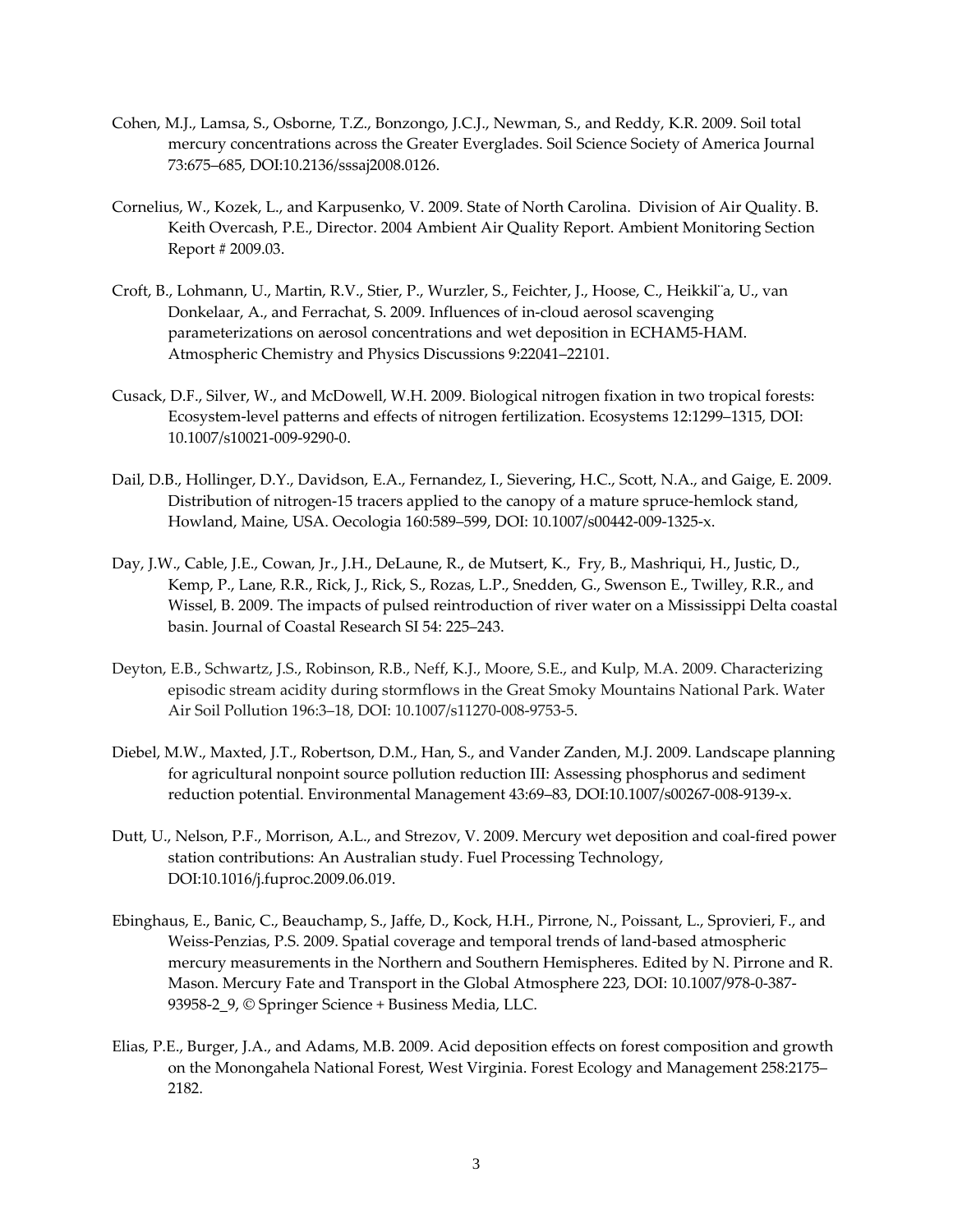- Elliott, E.M., Kendall, C., Boyer, E.W., Burns, D.A., Lear, G., Golden, H.E., Harlin, K., Bytnerowicz, A, Butler, T.J., and Glatz, R. 2009. Dual nitrate isotopes in actively and passively collected dry deposition: Utility for partioning NOx sources, understanding reaction pathways, and comparisons with isotopes in wet deposition. Journal of Geophysical Research–Biogeosciences, 114, G04020, DOI: 10.1029/2008.JG000889.
- Elser, J.J., Anderson, T., Baron, J.S., Bergström, A‐K., Kyle, M., Nydick, K.R., Steger, L., and Hessen, D.O. 2009. Shifts in lake N:P stoichiometry and nutrient limitation driven by atmospheric nitrogen deposition. Science 326:835‐837.
- Elser, J.J., Kyle, M., Steger, L., Nydick, K.R., and Baron, J.S. 2009. Nutrient availability and phytoplankton nutrient limitation across a gradient of atmospheric nitrogen deposition. Ecology 90: 3062–3073.
- Entringer, R., and Howarth, R., Co-Chairs. 2009. Workshop on atmospheric deposition of nitrogen Chesapeake Bay Program, Science and Technical Advisory Committee, May 30, 2007 at the State University of New York, Binghamton, NY.
- Ewing, H.A., Weathers, K.C., Templer, P.H., Dawson, T.E., Firestone, M.K., Elliott, A.M., and Boukili, V.K.S. 2009. Fog water and ecosystem function: Heterogeneity in a California redwood forest. Ecosystems 12: 417–433, DOI: 10.1007/s10021‐009‐9232‐x.
- Fenn, M.E., Sickman, J.O., B'tnerouic, A., Clow, D.W., Molotch, N.P., Pelm, J.E., Tonnesen, G.S., Weathers, K.C., Padgett, P.E. and Campbell, D.H. 2009. Methods for measuring atmospheric nitrogen deposition inputs in arid and montane ecosystems of western North America. Developments in Environmental Science 9, ISSN: 1474‐8177, D01:10.1016 S1474‐8177(08)00208‐8.
- Flanagan, C.M., McKnight, D.M., Liptzin, D., Williams, M.W., and Miller, M.P. 2009. Response of the Phytoplankton community in an alpine lake to drought conditions: Colorado Rocky Mountain Front Range, U.S.A. Arctic, Antarctic, and Alpine Research 41(2): 191–203.
- Florkowski, L.N. 2009. Development of a recommended analytical framework for environmental report cards: An example from Rock Creek Park, Washington, D.C. and its watershed. Master's thesis, Graduate School of the University of Maryland, College Park, MD.
- Foley, K.M., Roselle, S. J., Appel, K.W., Bhave, P.V., Pleim, J.E., Otte, T.L., Mathur, R., Sarwar, G., Young, J.O., Gilliam, R.C., Nolte, C.G., Kelly, J.T., Gilliland, A.B., and Bash, J.O. 2009. Incremental testing of the community multiscale air quality (CMAQ) modeling system version 4.7. Geosciences Model Development Discussions 2:1245–1297.
- Gentry, L.E., David, M.B., Below, F.E., Royer, T.V., and McIsaac, G.F. 2009. Nitrogen mass balance of a tile-drained agricultural watershed in east-central Illinois. Journal of Environmental Quality 38:1841–1847, DOI:10.2134/jeq2008.0406.
- Goddard, M.A., Mikhailova, E.A., Posta, C.J., Schlautman, M.A., and Galbraith, J.M. 2009. Continental United States atmospheric wet calcium deposition and soil inorganic carbon stocks. Soil Science Society of America Journal 73:989–994, DOI:10.2136/sssaj2008.0004.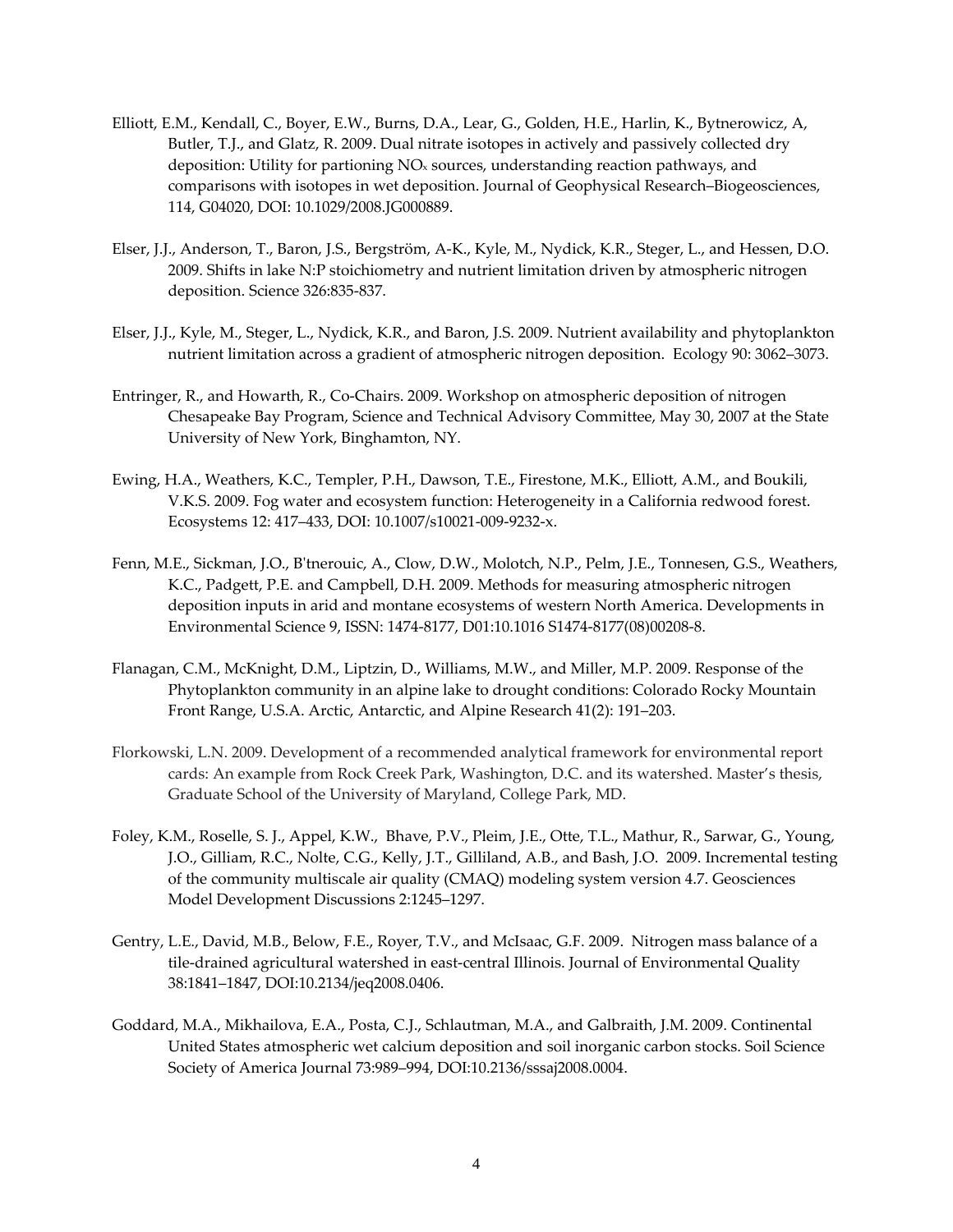- Golden, H.E., and Boyer, E.W. 2009. Contemporary estimates of atmospheric nitrogen deposition to the watersheds of New York State, USA. Environmental Monitoring and Assessment 155: 319–339, DOI: 10.1007/s10661‐008‐0438‐8.
- Goldstein, A.H., Koven, C.D., Heald, C.L., and Fung, I.Y. 2009. Biogenic carbon and anthropogenic pollutants combine to form a cooling haze over the southeastern United States. Proceedings of the National Academy of Sciences 106(22): 8835–8840.
- Goldstein, C.L., Williard, K.W.J., and Schoonover, J.E. 2009. Impact of an invasive exotic species on stream nitrogen levels in southern Illinois. Journal of the American Water Resources Association 45(3): 664–672.
- Goodale, C.L., Thomas, S.A., Fredriksen, G., Elliott, E.M., Flinn, K.M., Butler, T.J., and Walter, M.T. 2009. Unusual seasonal patterns and inferred processes of nitrogen retention in forested headwaters of the Upper Susquehanna River. Biogeochemistry 93:197-218, DOI:10.1007/s10533-009-9298-8.
- Gratz, L.E., Keeler, G.J., and Miller, E.K. 2009. Long‐term relationships between mercury wet deposition and meteorology. Atmospheric Environment 43:6218–6229.
- Grenon, J., and Story, M. 2009. U.S. Forest Service Region 1 Lake Chemistry, NADP, and IMPROVE air quality data analysis. Gen. Tech. Rep. RMRS‐GTR‐230WWW. Fort Collins, CO: U.S. Department of Agriculture, Forest Service, Rocky Mountain Research Station. 42 p.
- Griffith, A.D., Kinner, D.A., Tanner, B.R., Moore, A., Mathews, K.G., and Young, R.S. 2009. Nutrient and physical soil characteristics of River Cane Stands, Western North Carolina. CASTANEA 74(3): 224–235.
- Guentzel, J.L. 2009. Wetland influences on mercury transport and bioaccumulation in South Carolina. Science of the Total Environment 407:1344–1353, DOI:10.1016/j.scitotenv.2008.09.030.
- Halpern, B.S., Kappel, C.V., Selkoe, K.A., Micheli, F., Ebert, C.M., Kontgis, C., Crain, C.M., Martone, R.G., Shearer, C., and Teck, S.J. 2009. Mapping cumulative human impacts to California: Current marine ecosystems. Conservation Letters 2:138–148.
- Hartman, M.D., Baron, J.S., Clow, D.W., Creed, I.S., Driscoll, C.T., Ewing, H., Haines, B.D., Lajtha, K., Knoepp, J., van Migroet, H., Ojima, D.S., Parton, W.J., Renfro, J., Robinson, B., Weathers, K., and Williams, W. 2009. DayCent‐Chem Simulations of Ecological and Biogeochemical Processes of Eight Mountain Ecosystems in the United States. USGS Scientific Investigations Report SIR 2009‐ 5150; http://pubs.usgs.gov/sir/2009/5150/.
- Hassett, J.E., Zak, D.R., Blackwood, C.B., and Pregitzer, K.S. 2009. Are Basidiomycete Laccase gene abundance and composition related to reduced lignolytic activity under elevated atmospheric NO3 *–* deposition in a northern hardwood forest? Microbial Ecology 57:728–739, DOI: 10.1007/s00248‐008‐9440‐5.
- Heckel, P., and Dombek, T. 2009. Monitoring inorganic compounds. In Satinder Ahuja Ed., Water Purity and Quality (pp. 198‐211). Amsterdam: Boston: Heidelberg, Germany: London: New York: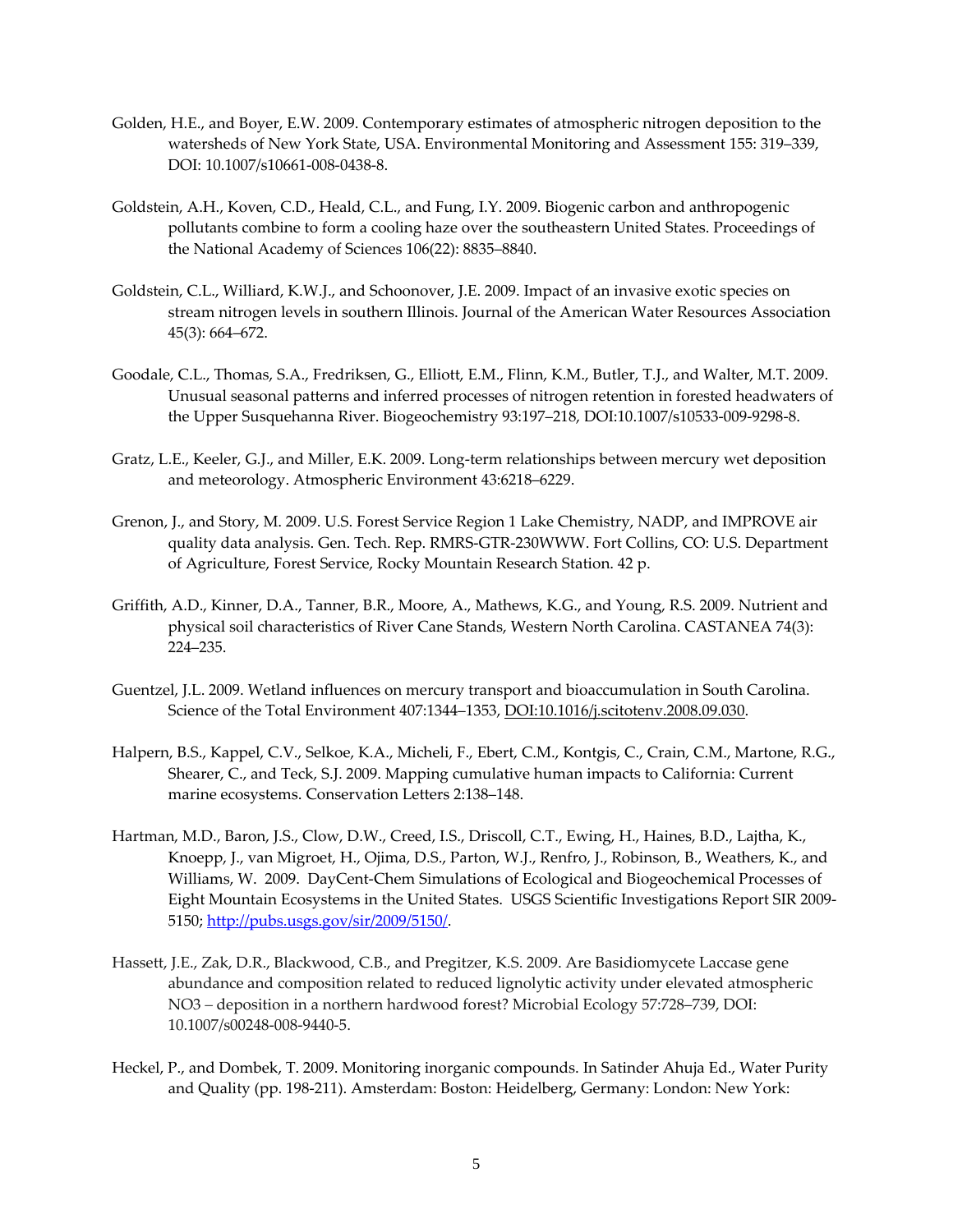Oxford: Paris: San Diego, Ca: San Francisco: Singapore, Malaysia: Sydney, Australia: Tokyo: Elsevier/Academic Press.

Hicks, B.B. 2009. Acid rain: Readable at last, a review. BioScience 59:88–89, DOI:10.1525/bio.2009.59.1.14.

- Hopfensperger, K.N., Gault, C.M., and Groffman, P.M. 2009. Influence of plant communities and soil properties on trace gas fluxes in riparian northern hardwood forests. Forest Ecology and Management 258: 2076–2082.
- Huang, D., Xu, Y., Peng, P., Zhang, H., and Lan, J. 2009. Chemical composition and seasonal variation of acid deposition in Guangzhou, South China: Comparison with precipitation in other major Chinese cities. Environmental Pollution 157:35–41.
- Inamdar, S., Rupp, J., and Mitchell, M. 2009. Groundwater flushing of solutes at wetland and hillslope positions during storm events in a small glaciated catchment in western New York, USA. Atmospheric Environment 43:4070–4077.
- Jeremiason, J.D., Kanne, L.A., Lacoe, T.A., Hulting, M., and Simcik, M.F. 2009. A comparison of mercury cycling in Lakes Michigan and Superior. Journal of Great Lakes Research 35:329–336.
- Karagatzides, J.D., Butler, J.L., and Ellison, A.E. 2009. The pitcher plant Sarracenia purpurea can directly acquire organic nitrogen and short-circuit the inorganic nitrogen cycle. PLoS ONE 4(7): e6164, DOI:10.1371/journal.pone.0006164.
- Keeler, G.J., Pirrone, N., Bullock, R., and Sillman, S. 2009. The need for a coordinated global mercury monitoring network for global and regional models validations. N. Pirrone and R. Mason Eds., Mercury fate and transport in the global atmosphere 391, DOI:10.1007/978‐0‐387‐93958‐2\_13, © Springer Science + Business Media, LLC.
- Kelly, J.L. 2009. Cap‐and‐Trade for Climate Change Policy: Lessons Learned from Emissions Trading in the U.S. and the U.K. Connecticut College Economics Honors Papers, posted at DigitalCommons@Connecticut College.
- Krueger, L.M., Peterson, C.J., Royo, A., and Carson, W.P. 2009. Evaluating relationships among tree growth rate, shade tolerance, and browse tolerance following disturbance in an eastern deciduous forest. Canadian Journal of Forest Research 39(12): 2460–2469.
- Krumins, J.A., Dighton, J., Gray, D., Franklin, R.B., Morin, P.J., and Roberts, M.S. 2009. Soil microbial community response to nitrogen enrichment in two scrub oak forests. Forest Ecology and Management 258:1383–1390.
- Landing, W.M, Caffrey, J.M., Nolek, S.D., and Gosnell, K. 2009. Atmospheric wet deposition of mercury and other trace elements in Pensacola, Florida. Atmospheric Chemistry and Physics Discussions 9: 27649-27674, www.atmos-chem-phys-discuss.net/9/27649/2009/.
- Lauber, C.L., Sinsabaugh, R.L., and Zak, D.R., 2009. Laccase gene composition and relative abundance in Oak Forest soil is not affected by short‐term nitrogen fertilization. Microb Ecol 57:50–57, DOI 10.1007/s00248‐008‐9437‐0.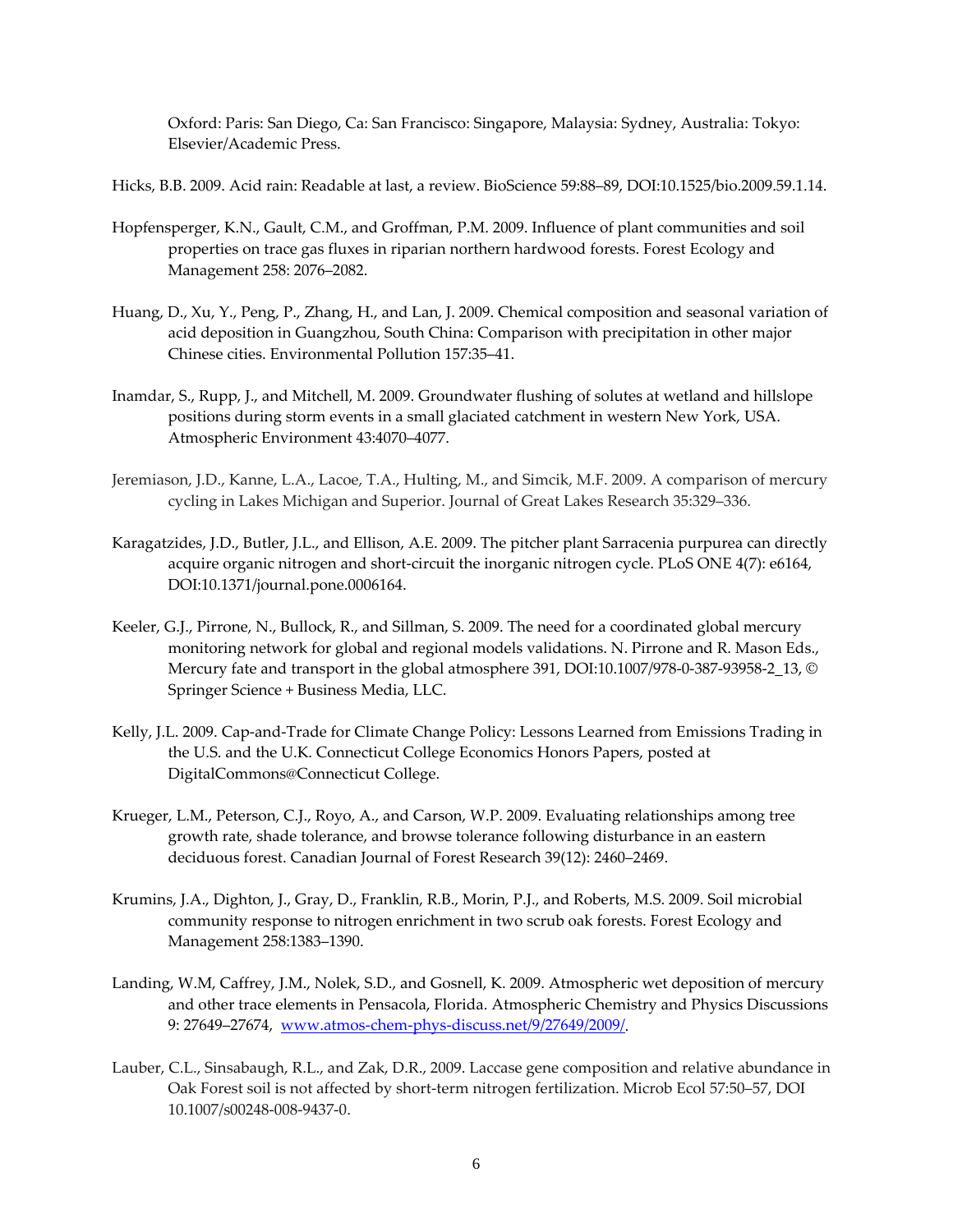- Lepak, J.M., Shayler, H.A., Kraft, C.E., and Knuth, B.A. 2009. Mercury contamination in sport fish in the northeastern United States: Considerations for future data collection. Bioscience 59(2):174–181, DOI:10.1525/bio.2009.59.2.10.
- Liang, Y., Lin, T., Hwong, J., Lin, N., and Wang, C. 2009. Fog and precipitation chemistry at a Mid‐Land Forest in Central Taiwan. Journal of Environmental Quality 38:627–636, DOI:10.2134/jeq2007.0410.
- Linker, L., Shenk, G., Wang, P., and Batiuk, R. 2009. Integration of modeling, research, and monitoring in the Chesapeake Bay Program. Chapter 3 in The management of water quality and irrigation technologies, 2009 ISBN 978‐84407‐670‐3, Earthscan, London.
- Long, R.P., Horsley, S.B., Hallett, R.A., and Bailey, S.W. 2009. Sugar maple growth in relation to nutrition and stress in the northeastern United States. Ecological Applications 19(6):1454–1466.
- Loos, S., Middelkoop, H., van der Perk, M., and van Beek, R. 2009. Large scale nutrient modeling using globally available datasets: A test for the Rhine basin. Journal of Hydrology (Amsterdam) [J. Hydrol. (Amst.)] 369(3–4): 403–415.
- Makar, P.A., Moran, M.D., Zheng, Q., Cousineau, S., Sassi, M., Duhamel, A., Besner, M., Davignon, D., Crevier, L.‐P., and Bouchet, V.S. 2009. Modeling the impacts of ammonia emissions reductions on North American air quality. Atmospheric Chemistry and Physics 9: 7183–7212.
- Manley, S.D. 2009. Influence of dissolved organic matter (dom) on mercury speciation and reactivity in rainwater. Master's thesis, University of North Carolina, Wilmington, NC.
- Marcarelli, A.M., and Wurtsbaugh, W.A. 2009. Nitrogen fixation varies spatially and seasonally in linked stream‐lake ecosystems. Biogeochemistry 94: 95–110, DOI:10.1007/s10533‐009‐9311‐2.
- Matsubara, H., Morimoto, S., Sase, H., Ohizumi, T., Sumida, H., Nakata, M., and Ueda, H. 2009. Long‐ term declining trends in river water pH in Central Japan. Water Air Soil Pollution 200:253–265, DOI:10.1007/s11270‐008‐9909‐3.
- May, D.B., and Sivakumar, M. 2009. Prediction of urban stormwater quality using artificial neural networks. Environmental Modeling & Software 24: 296–302.
- McCorquodale, A.J., Roblin, R.J., Georgiou, I.Y., and Haralampides, K.A. 2009. Salinity, nutrient, and sediment dynamics in the Pontchartrain Estuary. Journal of Coastal Research, SI 54:71–87.
- McDowell, R.W., and Sharpley, A.N. 2009. Atmospheric deposition contributes little nutrient and sediment to stream flow from an agricultural watershed. Agriculture, Ecosystems and Environment 134:19–23.
- McMahon, S.M., Parker, G.G., and Miller, D.R. 2009. Evidence for a recent increase in forest growth. Proceedings of the National Academy of Sciences 107(8): 3611–3615, DOI:10.1073/pnas.0912376107.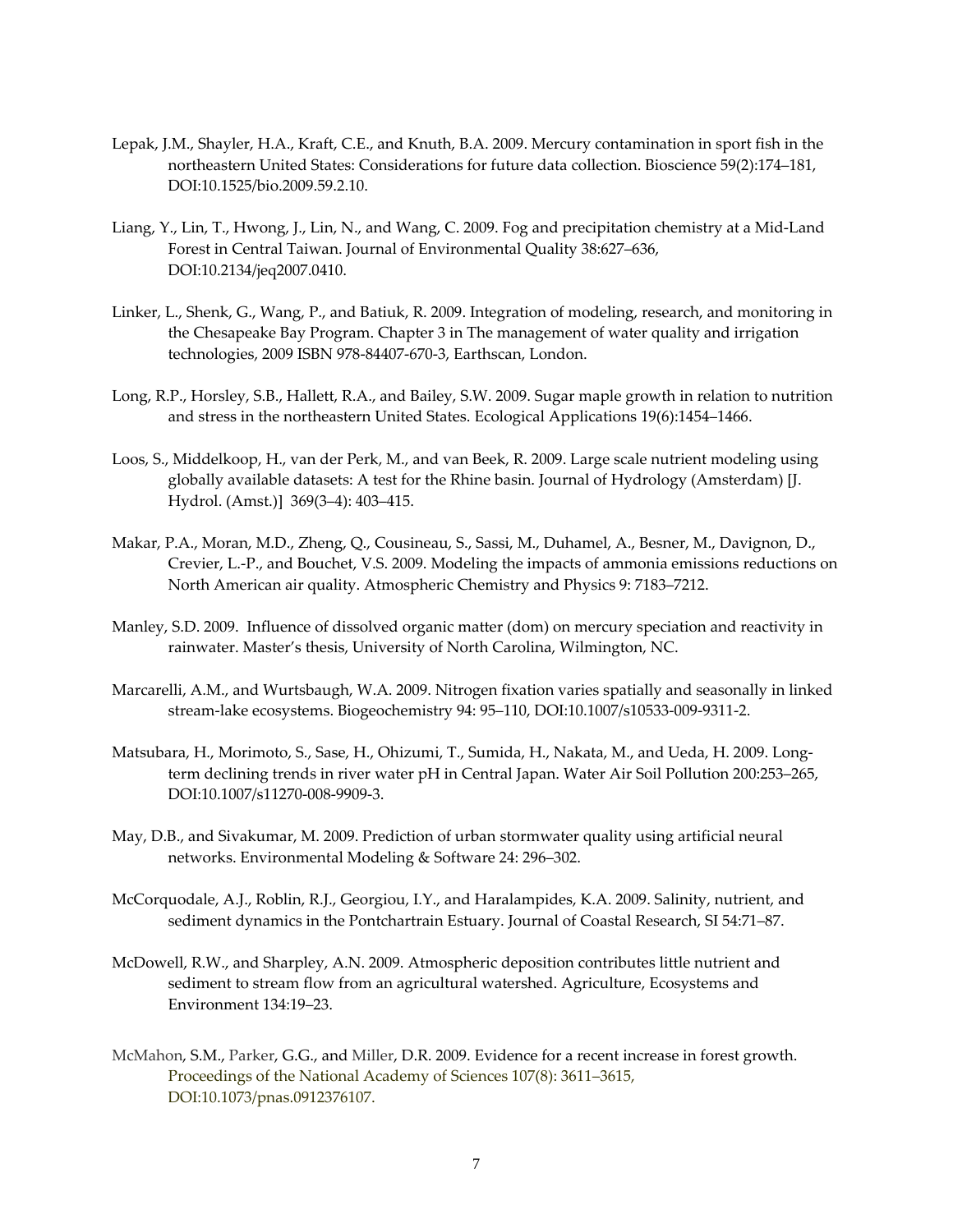- Mills, R.B., Paterson, A.M., Lean, D.R.S., Smol, J.P., Mierle, G., and Blais, J.M. 2009. Dissecting the spatial scales of mercury accumulation in Ontario Lake sediment. Environmental Pollution 157:2949– 2956.
- Monson, B.A. 2009. Trend reversal of mercury concentrations in Piscivorous fish from Minnesota lakes: 1982–2006. Environmental Science and Technology 43:1750–1755.
- Moore, C.W., Cosby, B.J., Galloway, J.N., and Castro, M.S. 2009. Relationship between pH and stream water total mercury concentrations in Shenandoah National Park. Water Air Soil Pollution 201:233–238, DOI: 10.1007/s11270‐008‐9940‐4.
- Moore, J.-D., and Houle, D. 2009. Soil solution and sugar maple response to NH4NO<sub>3</sub> additions in a basepoor northern hardwood forest of Québec, Canada. Environmental Monitoring Assessment 155:177–190, DOI: 10.1007/s10661‐008‐0427‐y.
- Moore, K.A., and Reay, W.G. 2009. CBNERRVA Research and Monitoring Program. Journal of Coastal Research, Special Issue 57:118–125.
- Morris, R.E., and Jung, J. 2009. Comparison of particulate carbon source contributions in the southeastern U.S. using photochemical grid and receptor modeling. Final Report. Environmental International Corporation. June 29, 2009.
- Mullaney, J.R., Lorenz, D.L., and Arntson, A.D. 2009. Chloride in groundwater and surface water in areas underlain by the glacial aquifer system, northern United States: U.S. Geological Survey Scientific Investigations Report 2009‐5086, 41 p. http://pubs.usgs.gov/sir/2009/5086/
- Mynsberge, A.R., Strager, M.P., Strager, J.M., and Mazik, P.M. 2009. Developing predictive models for freshwater mussels (Mollusca: Unionidae) in the Appalachians: Limitations and directions for future research. Ecoscience 16(3): 387–398.
- Nanus, L., Williams, M.W., Campbell, D.H., Tonnessen, K.A., Blett, T., and Clow, D.W. 2009. Assessment of lake sensitivity to acidic deposition in national parks of the Rocky Mountains. Ecological Applications 19(4):961–973.
- Nave, L.E., Vogel, C.S., Gough, C.M., and Curtis, P.S. 2009. Contribution of atmospheric nitrogen deposition to net primary productivity in a northern hardwood forest. Canadian Journal of Forestry Research 39:1108–1118, DOI:10.1139/X09‐038.
- Neff, K.J., Schwartz, J.S., Henry, T.B., Robinson, R.B., Moore, S.E., and Kulp, M.A. 2009. Physiological stress in native southern brook trout during episodic stream acidification in the Great Smoky Mountains National Park. Archives of Environmental Contamination and Toxicology 57:366–376, DOI: 10.1007/s00244‐008‐9269‐4.
- Nelson, S.J. 2009. Mercury in snowfall and snowpack mercury dynamics in forested watersheds at Acadia National Park, Maine. Park Science 26(1): 35–38.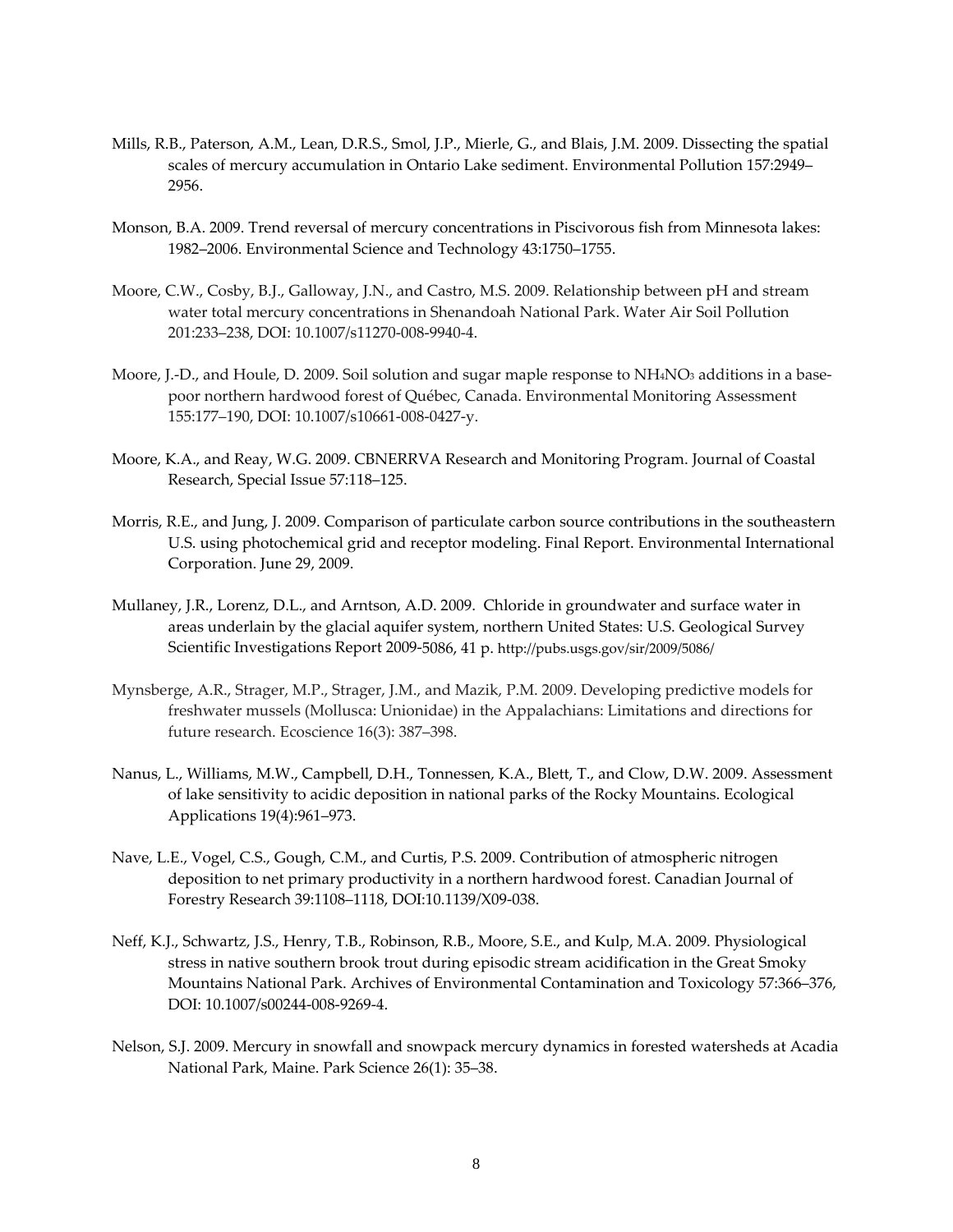- Nelson, S.T., Mayo, A.L., Gilfillan, S., Dutson, S.J., Harris, R.A., Shipton, Z.K., and Tingey, D.K. 2009. Enhanced fracture permeability and accompanying fluid flow in the footwall of a normal fault: The hurricane fault at Pah Tempe hot springs, Washington County, Utah. Geological Society of America Bulletin 121: 236–246, DOI: 10.1130/B26285.1.
- Noe, G.B., and Hupp, C.R. 2009. Retention of riverine sediment and nutrient loads by coastal plain floodplains. Ecosystems 12:728–746, DOI: 10.1007/s10021‐009‐9253‐5.
- Padgett, P.E. 2009. Nitrogen deposition: The up and down side for production agriculture. UC Davis: The Proceedings of the International Plant Nutrition Colloquium XVI. Retrieved from http://www.escholarship.org/uc/item/705368n3.
- Perez‐Suarez, M., Fenn, M.E., Cetina‐Alcala, V.M., and Aldrete, A. 2009. The effect of canopy cover on throughfall and soil chemistry in two forest sites in the Mexico City air basin. Atmosfera 21(1): 83‐100.
- Perry, C.H., Amacher, M.C., Cannon, W., Kolka, R.K., and Woodruff, L. 2009. The distribution of mercury in a forest floor transect across the central United States. 2006 Proceedings of the Eighth Annual Forest Inventory and Analysis Symposium.
- Prestbo, E., and Gay, D. 2009. Wet deposition of mercury in the U.S. and Canada, 1996–2005: Results and analysis of the NADP mercury deposition network (MDN). Atmospheric Environment 43:4223– 4233.
- Reay, W.G. 2009. Water quality within the York River estuary. Journal of Coastal Research, SI. 57:23–39.
- Reese, E. 2009. Comparison of agricultural area source ammonia gas concentration and flux measurements. A Master's thesis submitted to the Department of Civil and Environmental Engineering, Utah State University, Logan, UT.
- Riscassi, A.L., and Scanlon, T.M. 2009. Nitrate variability in hydrological flow paths for three mid‐ Appalachian forested watersheds following a large‐scale defoliation. Journal Of Geophysical Research 114 G02009, DOI:10.1029/2008JG000860.
- Ritorto, M., Screaton, E.J., Martin, J.B., and Moore, P.J. 2009. Relative importance and chemical effects of diffuse and focused recharge in an eogenetic karst aquifer: An example from the unconfined upper Floridian aquifer, USA. Hydrogeology Journal 17:1687–1698.
- Robinson, D.T., Brown, D.G., and Currie, W.S. 2009. Modeling carbon storage in highly fragmented and human‐dominated landscapes: Linking land‐cover patterns and ecosystem models. Ecological Modeling 220: 1325–1338.
- Rock, L., and Mayer, B. 2009. Identifying the influence of geology, land use, and anthropogenic activities on riverine sulfate on a watershed scale by combining hydrometric, chemical and isotopic approaches. Chemical Geology 262:121–130.
- Ross, D.S., Wemple, B.C., Jamison, A.E., Fredriksen, G., Shanley, J.B., Lawrence, G.B., Bailey, S.W., and Campbell, J.L. 2009. A cross‐site comparison of factors influencing soil nitrification rates in northeastern USA forested watersheds. Ecosystems 12:158–178, DOI:10.1007/s10021‐008‐9214‐4.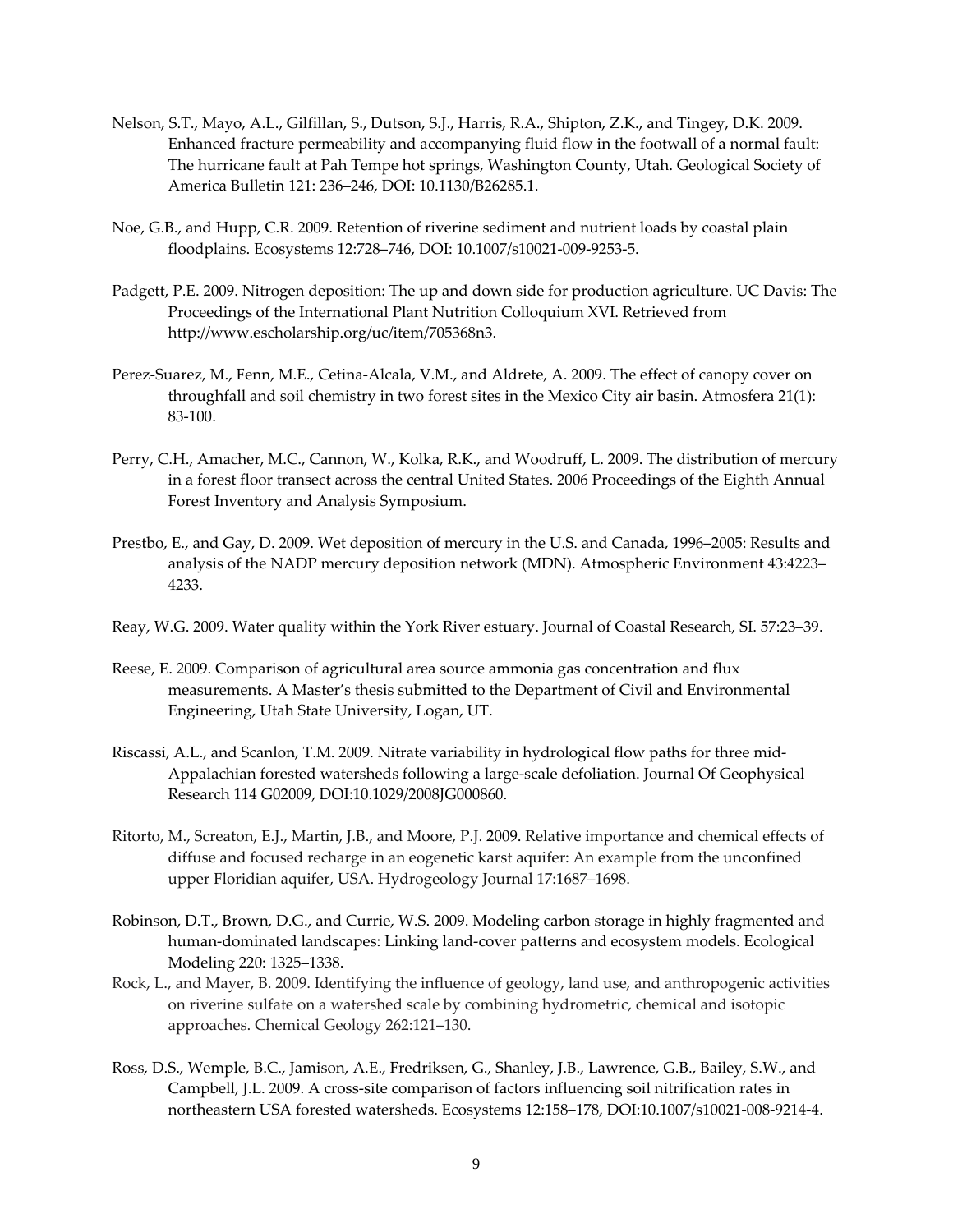- Ruiz‐C´ardenas, R., Ferreira, M.A.R., and Schmidt, A.M. 2009. Stochastic search algorithms for optimal design of monitoring networks. Environmetrics online in Wiley InterScience (www.interscience.wiley.com), DOI:10.1002/env.989d.
- Scanlon, B.R., Stonestrom, D.A., Reedy, R.C., Leaney, F.W., Gates, J., and Cresswell, R.W. 2009. Inventories and mobilization of unsaturated zone sulfate, fluoride, and chloride related to land use change in semiarid regions, southwestern United States and Australia. Water Resources Research 45: W00A18, DOI:10.1029/2008WR006963.
- Schaefer, S.C., Hollibaugh, J.T., and Alber, M. 2009. Watershed nitrogen input and riverine export on the West Coast of the U.S. Biogeochemistry 93:219–233, DOI 10.1007/s10533‐009‐9299‐7.
- Schwede, D.B., Dennis, R.L., and Bitz, M.A. 2009. The watershed deposition tool: A tool for incorporating atmospheric deposition in water‐quality analyses. Journal of the American Water Resources Association 45(4):973–985, DOI:10.1111 ⁄ j.1752‐1688.2009.00340.x.
- Selin, N.E. 2009. Global biogeochemical cycling of mercury: A review. Annual Review Environmental Resource 34:43–63.
- Selvendiran, P., Driscoll, C.T., Montesdeoca, M.R., Choi, H.‐D., and Holsen, T.M. 2009. Mercury dynamics and transport in two Adirondack lakes. Limnology and Oceanography 54(2): 413–427.
- Sickles, J.E., Shadwick, D.S., Kilaru, J.V., and Grimm, J.W. 2009. Errors in representing regional acid deposition with spatially sparse monitoring: Case studies of the eastern U.S. using model predictions. Atmospheric Environment 43:2855–2861.
- Sigler, J.M., Mao, H., Sive, B.C., and Talbot, R. 2009. Oceanic influence on atmospheric mercury at coastal and inland sites: A springtime nor'easter in New England. Atmospheric Chemistry and Physics Discussions 9:8737–8755. Available at: www.atmos‐chem‐phys‐discuss.net/9/8737/2009/.
- Siudek, P., Falkowska, L., and Urba, A. 2009. Bimodal variation in mercury wet deposition to the coastal zone of the southern Baltic. Atmospheric Chemistry and Physics Discussions 9:22773–22801, www.atmos‐chem‐phys‐discuss.net/9/22773/2009/.
- Sjostrom, D.J., and Welker, J.M. 2009. The influence of air mass source on the seasonal isotopic composition of precipitation, eastern USA. Journal of Geochemical Exploration 102:103–112.
- Sobota, D.J., Harrison, J.A., and Dahlgren, R.A. 2009. Influences of climate, hydrology, and land use on input and export of nitrogen in California watersheds. Biogeochemistry 94:43–62.
- Still, C.J. 2009. The influence of clouds and diffuse radiation on ecosystem-atmosphere CO2 and CO18O exchanges. Lawrence Berkeley National Laboratory: LBNL Paper LBNL‐2155E. Retrieved from http://escholarship.org/uc/item/1rw8583k.
- Stupple, G.W. 2009. Air mercury speciation, foliar uptake, and wash-off along an urban-rural gradient. Master's Thesis submitted to the Graduate Department of Geography, University of Toronto, Toronto, Canada.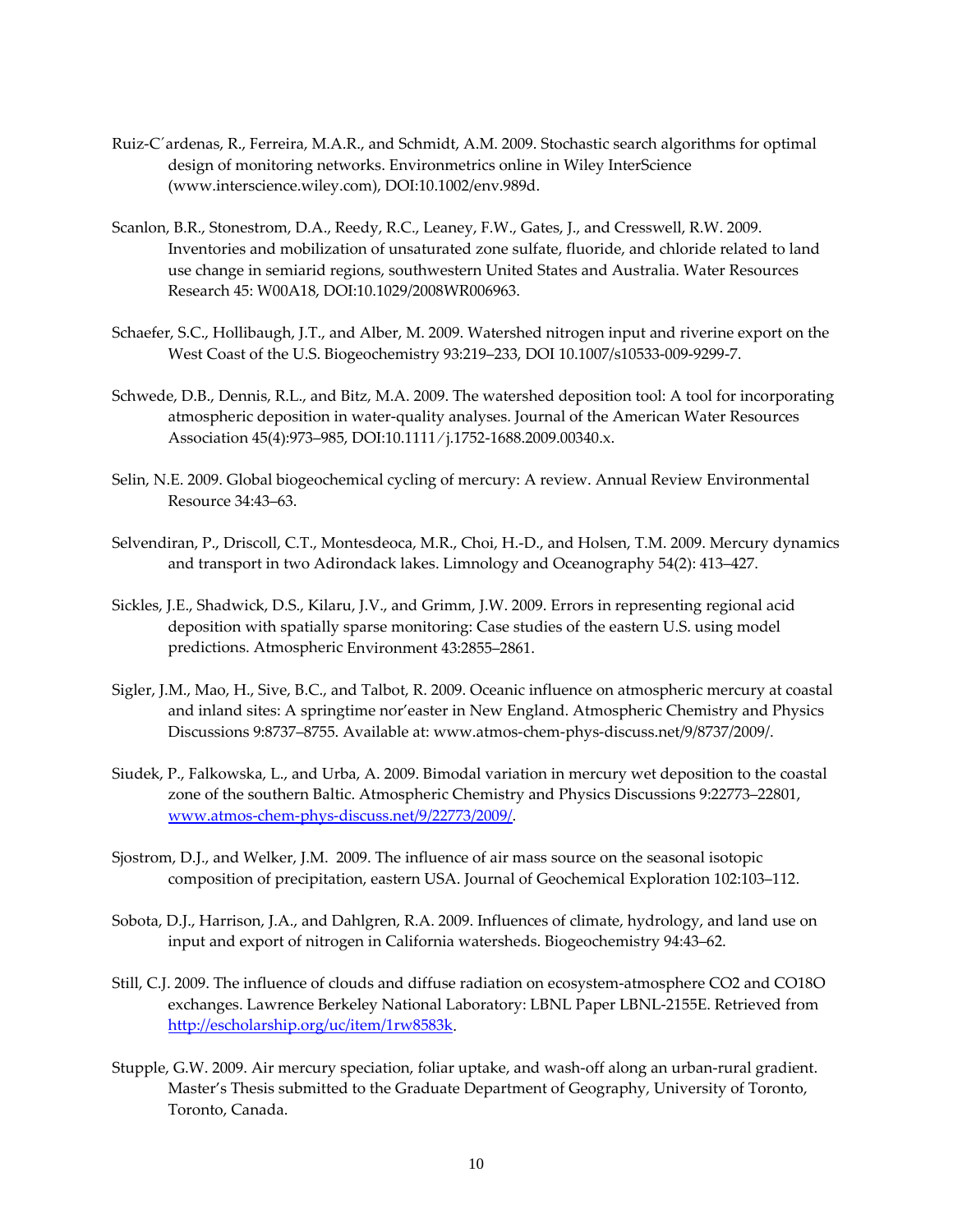- Suchanek, T.H., Cooke, J., Keller, K., Jorgensen, S., Richerson, P.J., Eagles‐Smith, C.A., Harner, E.J., and Adam, D.P. 2009. A mass balance mercury budget for a mine‐dominated lake: Clear Lake, California. Water Air Soil Pollution 196:51–73, DOI:10.1007/s11270‐008‐9757‐1.
- Tuchman, N.C., Larkin, D.J., Geddes, P., Wildova, R., Jankowski, K.J., and Goldberg, D.E. 2009. Patterns of environmental change associated with Typha X Glauca invasion in a Great Lakes coastal wetland. Wetlands 29(3):964–975.
- Tuttle, M.L.W., Breit, G.N., and Cozzarelli, I.M. 2009. Processes affecting δ34S and δ18O values of dissolved sulfate in alluvium along the Canadian River, central Oklahoma, USA. Chemical Geology 265: 455–467.
- United States Department of Agriculture Forest Service. 2009. Allegheny National Forest Draft Supplemental Environmental Impact Statement. USDA Report (http://www.fs.fed.us/r9/forests/allegheny/projects/supp\_eis/index.php).
- van der Schans, M.L., Harter, T., Leijnse, A., Mathews, M.C., and Meyer, R.D. 2009. Characterizing sources of nitrate leaching from an irrigated dairy farm in Merced County, California. Journal of Contaminant Hydrology 110: 9–21.
- Van Metre, P.C., and Fuller, C.C. 2009. Dual‐core mass‐balance approach for evaluating mercury and 210Pb atmospheric fallout and focusing to lakes. Environmental Science Technology 43:26–32.
- Vermont Monitoring Cooperative. 2009. Vermont's changing forests: Key findings on the health of forested ecosystems. Vermont Agency of Natural Resources, University of Vermont, and the United States Forest Service, October 2009.
- Vidon, P., Hubbard, L.E., and Soyeux, E. 2009. Seasonal solute dynamics across land uses during storms in glaciated landscape of the U.S. Midwest. Journal of Hydrology 376:34–47.
- Walker, J.T., Vose, J.M., Knoepp, J., and Geron, C.D. 2009. Recovery of nitrogen pools and processes in degraded riparian zones in the southern Appalachians. Journal of Environmental Quality 38:1391–1399, DOI:10.2134/jeq2008.0259.
- Wan, Q., Feng, X., Lu, J., Zheng, W., Song, X., Li, P., Han, S., and Xu, H. 2009. Atmospheric mercury in Changbai Mountain area, northeastern China II. The distribution of reactive gaseous mercury and particulate mercury and mercury deposition fluxes. Environmental Research 109: 721–727.
- Wang, H., and Wang, J. 2009. Estimation of the trend function for spatio-temporal models. Journal of Nonparametric Statistics 21(5):567-588 (http://dx.doi.org/10.1080/10485250902783608).
- Wang, K., Zhang, Y., Jang, C., Phillips, S., and Wang, B. 2009. Modeling intercontinental air pollution transport over the trans‐Pacific region in 2001 using the Community Multiscale Air Quality modeling system. Journal Of Geophysical Research 114: D04307, DOI:10.1029/2008JD010807.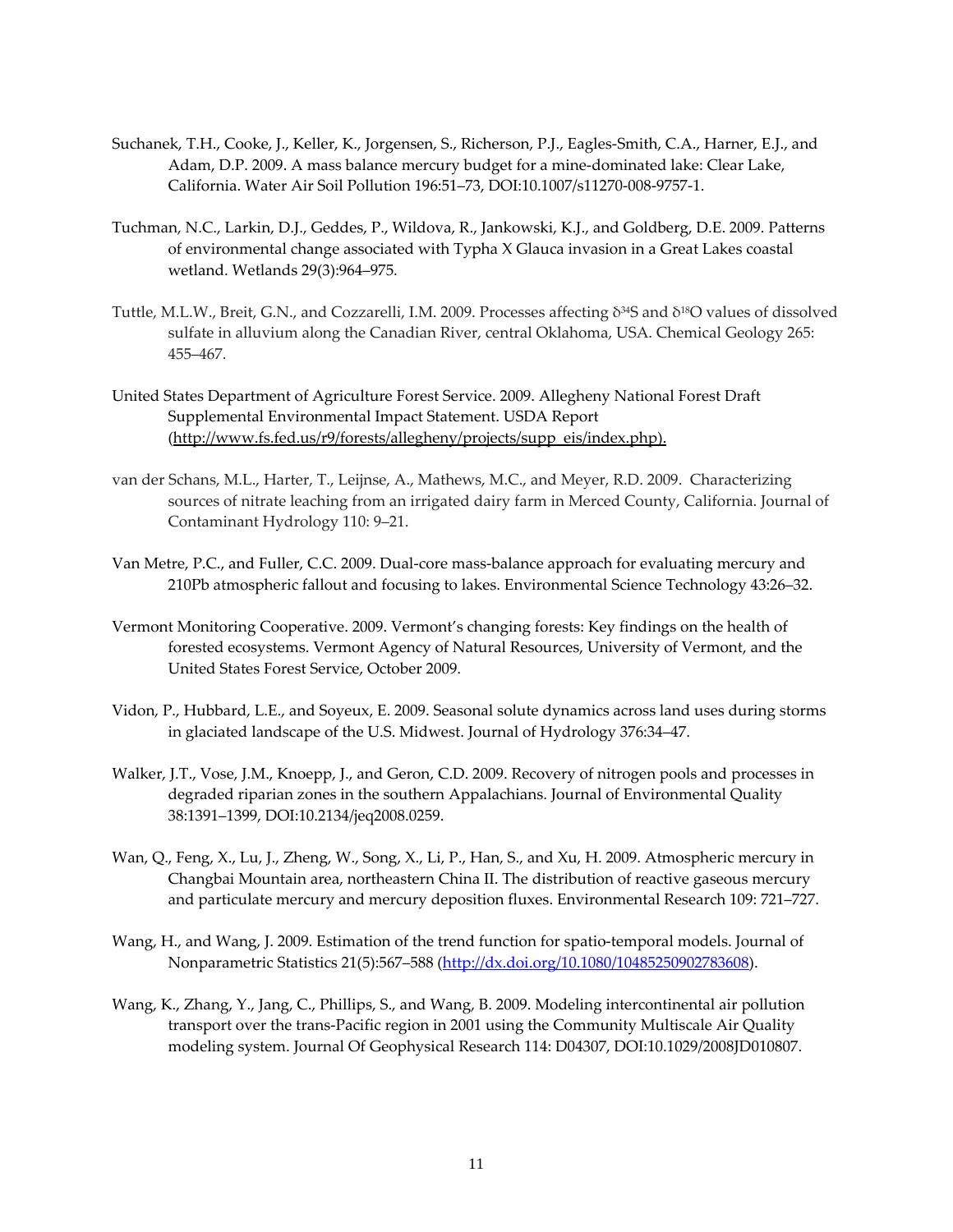- Wankel, S.D., Kendall, C., and Paytan, A. 2009. Using nitrate dual isotopic composition (d15N and d18O) as a tool for exploring sources and cycling of nitrate in an estuarine system: Elkhorn Slough, California. Journal Of Geophysical Research 114: G01011, DOI:10.1029/2008JG000729.
- Watras, C.J., Morrison, K.A., Rubsam, J.L., and Rodger, B. 2009. Atmospheric mercury cycles in northern Wisconsin. Atmospheric Environment 43:4070–4077.
- Weiss‐Penzias, P., Gustin, M.S., and Lyman, S.N. 2009. Observations of speciated atmospheric mercury at three sites in Nevada: Evidence for a free tropospheric source of reactive gaseous mercury. Journal of Geophysical Research 114, D14302, DOI:10.1029/2008JD011607.
- Werdin‐Pfisterer, N.R., Kielland, K., and Boone, R.D. 2009. Soil amino acid composition across a boreal forest successional sequence. Soil Biology & Biochemistry 41:1210–1220.
- Wetherbee, G.A., Latysh, N.E., Greene, S.M., and Chesney, T. 2009. U.S. Geological Survey External Quality‐Assurance Program Results Reported to the National Atmospheric Deposition Program/ National Trends Network and Mercury Deposition Network for 2005‐06. NADP Quality Assurance Report 2009‐01, Illinois State Water Survey Data/Case Study 2009‐01, Champaign, IL.
- Wetherbee, G.A., Shaw, M.J., Latysh, N.E., Lehmann, C.M., and Rothert, J.E. 2009. Comparison of precipitation chemistry measurements obtained by the Canadian Air and Precipitation Monitoring Network and National Atmospheric Deposition Program for the period 1995–2004. Environmental Monitoring and Assessment, DOI:10.1007/s10661‐009‐0879‐8.
- Williams, M.W., Helmig, D., and Blanken, P. 2009. White on green: Under‐snow microbial processes and trace gas fluxes through snow, Niwot Ridge, Colorado Front Range. Biogeochemistry 95:1–12, DOI: 10.1007/s10533‐009‐9330‐z.
- Williams, M.W., Seibold, C., and Chowanski, K. 2009. Storage and release of solutes from a subalpine seasonal snowpack: Soil and stream water response, Niwot Ridge, Colorado. Biogeochemistry 95:77–94, DOI:10.1007/s10533‐009‐9288‐x.
- Witt, E.L., Kolka, R.K., Nater, E.A., and Wickman, T.R. 2009. Influence of the forest canopy on total and methyl mercury deposition in the Boreal Forest. Water Air Soil Pollution 199:3–11, DOI:10.1007/s11270‐008‐9854‐1.
- Woodruff, L.G., Cannon, W.F., Eber, D.D., Smith, D.B., Kilburn, J.E., Horton, J.D., Garrett, R.G., and Klassen, R.A. 2009. Continental‐scale patterns in soil geochemistry and mineralogy: Results from two transects across the United States and Canada. Applied Geochemistry 24:1369–1381.
- Wozniak, A.S. 2009. Characterization and deposition of aerosol organic matter in the eastern United States. Dissertation, School of Marine Science, The College of William and Mary, Williamsburg, Virginia.
- Yadav, V., and Malanson, G.P. 2009. Modeling impacts of erosion and deposition on soil organic carbon in the Big Creek Basin of southern Illinois. Geomorphology 106:304–314.